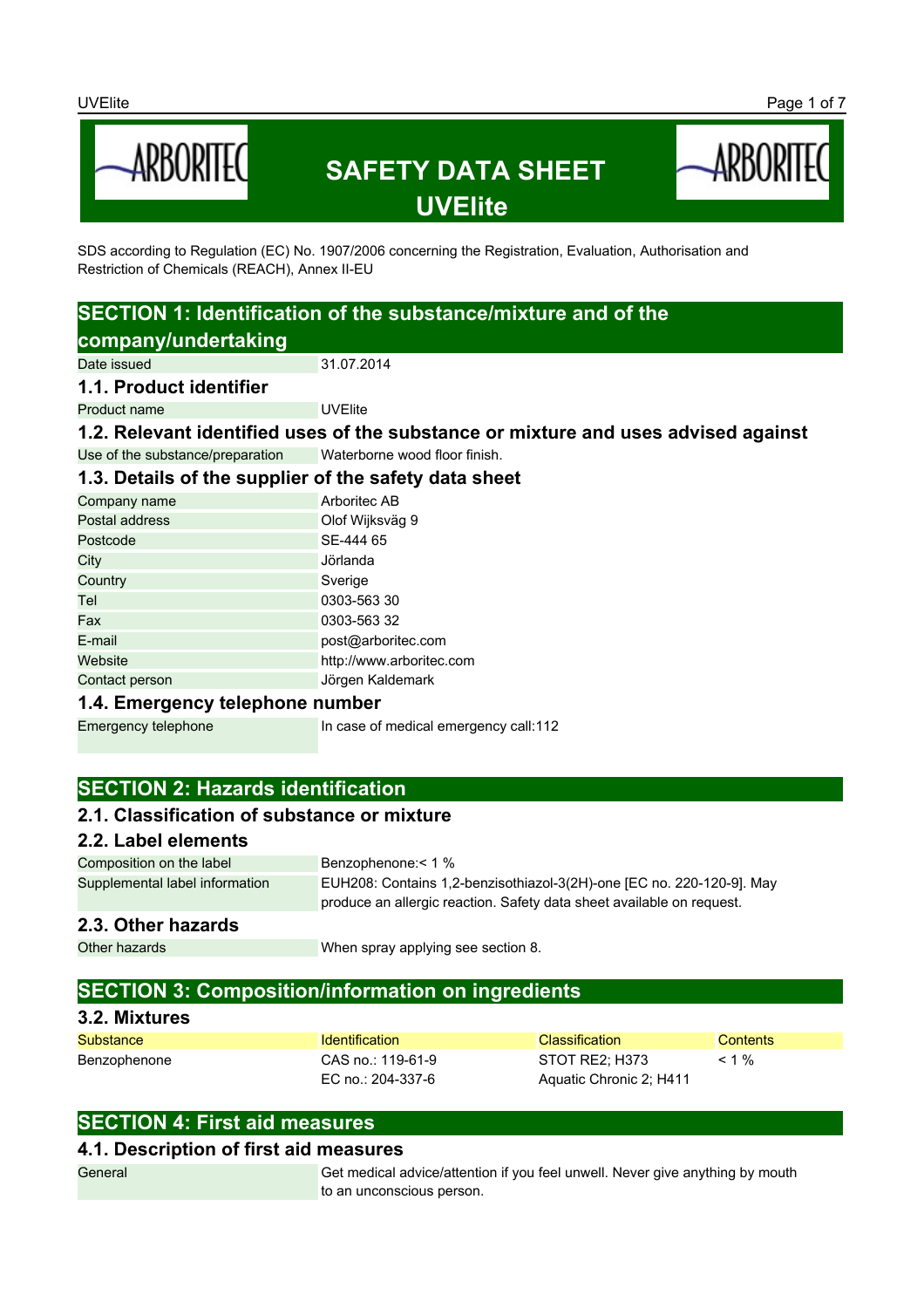| <b>UVElite</b>    | Page 2 of 7                                                                                                                                                                             |
|-------------------|-----------------------------------------------------------------------------------------------------------------------------------------------------------------------------------------|
| <b>Inhalation</b> | Use with adequate ventilation.                                                                                                                                                          |
| Skin contact      | Remove/Take off immediately all contaminated clothing. IF ON SKIN: Wash<br>with plenty of soap and water. Do NOT use solvents or thinners.                                              |
| Eye contact       | IF IN EYES: Rinse cautiously with water for several minutes. Remove contact<br>lenses, if present and easy to do. Continue rinsing. Get medical<br>advice/attention if you feel unwell. |
| Ingestion         | IF SWALLOWED: Call a POISON CENTER or doctor/ physician if you feel<br>unwell.                                                                                                          |

**4.2. Most important symptoms and effects, both acute and delayed**

### **4.3. Indication of any immediate medical attention and special treatment needed**

| <b>SECTION 5: Firefighting measures</b> |  |
|-----------------------------------------|--|
|                                         |  |

### **5.1. Extinguishing media**

| Suitable extinguishing media | Recommended extinguishing media: alcohol resistant foam, CO2, powders, |
|------------------------------|------------------------------------------------------------------------|
|                              | water spray. Do not use water jet.                                     |
|                              |                                                                        |

### **5.2. Special hazards arising from the substance or mixture**

Fire and explosion hazards Fire will produce dense black smoke. Decomposition products can be hazardous. At high temperatures create: Carbon monoxide (CO), carbon dioxide (CO2), smoke, nitrogen gases (NOx).

### **5.3. Advice for firefighters**

| Personal protective equipment | Wear respiratory protection.                                                    |
|-------------------------------|---------------------------------------------------------------------------------|
| Other Information             | Eliminate all ignition sources if safe to do so. Do not allow run-off from fire |
|                               | fighting to enter drains or water courses.                                      |

# **SECTION 6: Accidental release measures**

### **6.1. Personal precautions, protective equipment and emergency procedures**

| General measures                      | See section 7 and 8.                                                                                                                                                                                                                                                                                                                                                                                                                                                                                                                                        |
|---------------------------------------|-------------------------------------------------------------------------------------------------------------------------------------------------------------------------------------------------------------------------------------------------------------------------------------------------------------------------------------------------------------------------------------------------------------------------------------------------------------------------------------------------------------------------------------------------------------|
| Personal protection measures          | In case of inadequate ventilation wear respiratory protection. Wear fire / flame<br>resistant / retardant clothing. Use personal protective equipment as required.<br>Wear cold insulating gloves / face shield / eye protection. Wear protective<br>gloves / protective clothing / eye protection / face protection. Avoid breathing<br>dust / fume / gas / mist / vapours / spray. If breathing is difficult, remove<br>victim to fresh air and keep at rest in a position comfortable for breathing.<br>Get medical advice/attention if you feel unwell. |
| <b>6.2. Environmental precautions</b> |                                                                                                                                                                                                                                                                                                                                                                                                                                                                                                                                                             |

### **6.2. Environmental precautions**

Environmental precautionary measures Collect spillage. Avoid release to the environment. If the product contaminates lakes, rivers or sewers, inform appropriate authorities in accordance with local regulations.

### **6.3. Methods and material for containment and cleaning up**

Cleaning method Contain and collect spillage with non-combustible absorbent materials, e.g. sand, earth, vermiculite, diatomaceous earth and place in container for disposal according to local regulations (see section 13). Clean preferably with a detergent; avoid use of solvents.

### **6.4. Reference to other sections**

# **SECTION 7: Handling and storage**

### **7.1. Precautions for safe handling**

Handling **Avoid spilling, skin- and eye contact. Avoid breathing dust / fume / gas /** mist / vapours / spray. Avoid breathing dust.

### **Protective Safety Measures**

Protective Safety Measures Smoking, eating and drinking is forbidden in application area. Remove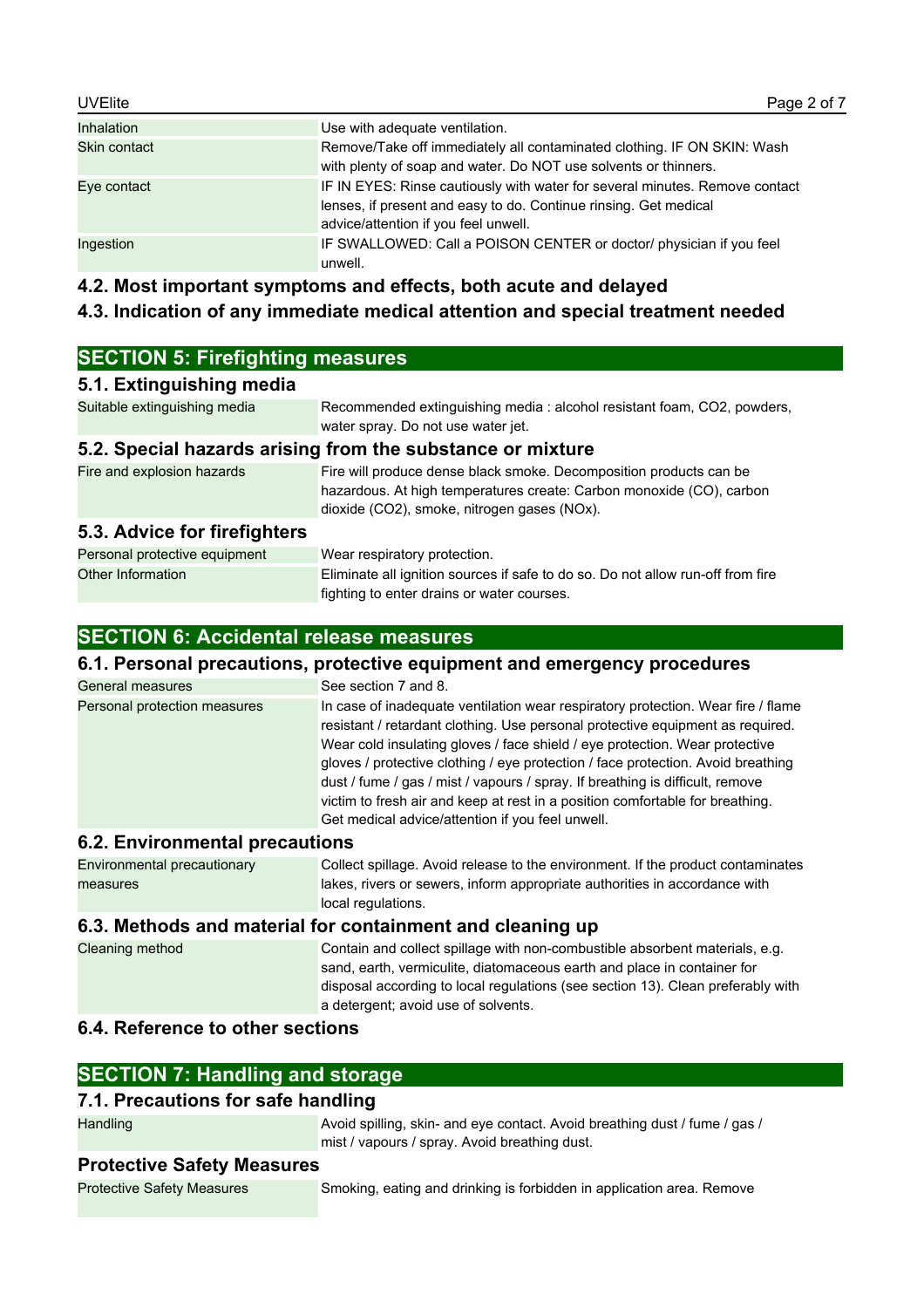|                                    | contaminated clothing and protective gear before you get to an area where<br>meals are taken.                                                                                                                           |
|------------------------------------|-------------------------------------------------------------------------------------------------------------------------------------------------------------------------------------------------------------------------|
| Additional information             | For personal protection see Section 8. Never use pressure to empty:<br>container is not a pressure vessel.                                                                                                              |
|                                    | 7.2. Conditions for safe storage, including any incompatibilities                                                                                                                                                       |
| Storage                            | Keep only in original container. Store in a well-ventilated place. Keep<br>container tightly closed. Keep cool. Protect from sunlight. Store in a dry place.<br>Tillse att gällande arbetsmiljölagstiftning följs.      |
| <b>Conditions To Avoid</b>         | Keep away from heat / sparks / open flames / hot surfaces. - No smoking.<br>Protect from sunlight. Keep away from oxidizing agents, from strongly alkaline<br>and strongly acid materials. Prevent unauthorized access. |
| <b>Conditions for safe storage</b> |                                                                                                                                                                                                                         |
| <b>Storage Temperature</b>         | Value: 5-25 Celsius                                                                                                                                                                                                     |
| 7.3. Specific end use(s)           |                                                                                                                                                                                                                         |
| <b>Recommendations</b>             | Do not handle until all safety precautions have been read and understood.                                                                                                                                               |
| Specific end users                 |                                                                                                                                                                                                                         |

# **SECTION 8: Exposure controls/personal protection**

# **8.1. Control parameters**

### **Occupational Exposure limit values**

| Substance    | <b>Identification</b>                  | Value | TWA Year |
|--------------|----------------------------------------|-------|----------|
| Benzophenone | CAS no.: 119-61-9<br>EC no.: 204-337-6 |       |          |
|              |                                        |       |          |

# **8.2. Exposure controls**

# **Precautionary measures to prevent exposure**

| Appropriate engineering controls                    | Use with adequate ventilation. If possible this should be achieved by local<br>extraction and good exhaust ventilation. If these are not sufficient to maintain<br>concentrations of particulates and solvent vapors below the OEL, suitable<br>respiratory equipment. |
|-----------------------------------------------------|------------------------------------------------------------------------------------------------------------------------------------------------------------------------------------------------------------------------------------------------------------------------|
| <b>Respiratory protection</b>                       |                                                                                                                                                                                                                                                                        |
| Respiratory protection                              | Respiratory protection with gas filter (brown A) must be used if air<br>concentration exceeds acceptable level (OEL).                                                                                                                                                  |
| Mask type                                           | When spraying, use half-or full face mask with filter P2 (IIb) to spray.                                                                                                                                                                                               |
| <b>Hand protection</b>                              |                                                                                                                                                                                                                                                                        |
| Hand protection                                     | Wear cold insulating gloves / face shield / eye protection.                                                                                                                                                                                                            |
| Skin-/ hand protection, long term<br>contact        | For prolonged or repeated contact use gloves made of butyl rubber.                                                                                                                                                                                                     |
| Suitable materials                                  | Barrier creams may help to protect the skin, but they should however not be<br>used once exposure has occurred.                                                                                                                                                        |
| Eye / face protection                               |                                                                                                                                                                                                                                                                        |
| Suitable Eye Protection                             | Wear cold insulating gloves / face shield / eye protection.                                                                                                                                                                                                            |
| <b>Skin protection</b>                              |                                                                                                                                                                                                                                                                        |
| Skin protection (except hands)                      | Wear fire / flame resistant / retardant clothing.                                                                                                                                                                                                                      |
| <b>Exposure controls</b>                            |                                                                                                                                                                                                                                                                        |
| Safety measures for consumer use<br>of the chemical | Read label before use.                                                                                                                                                                                                                                                 |

# **SECTION 9: Physical and chemical properties**

# **9.1. Information on basic physical and chemical properties**

| <b>Physical state</b> | Liquid. |
|-----------------------|---------|
| Odour                 | Faint.  |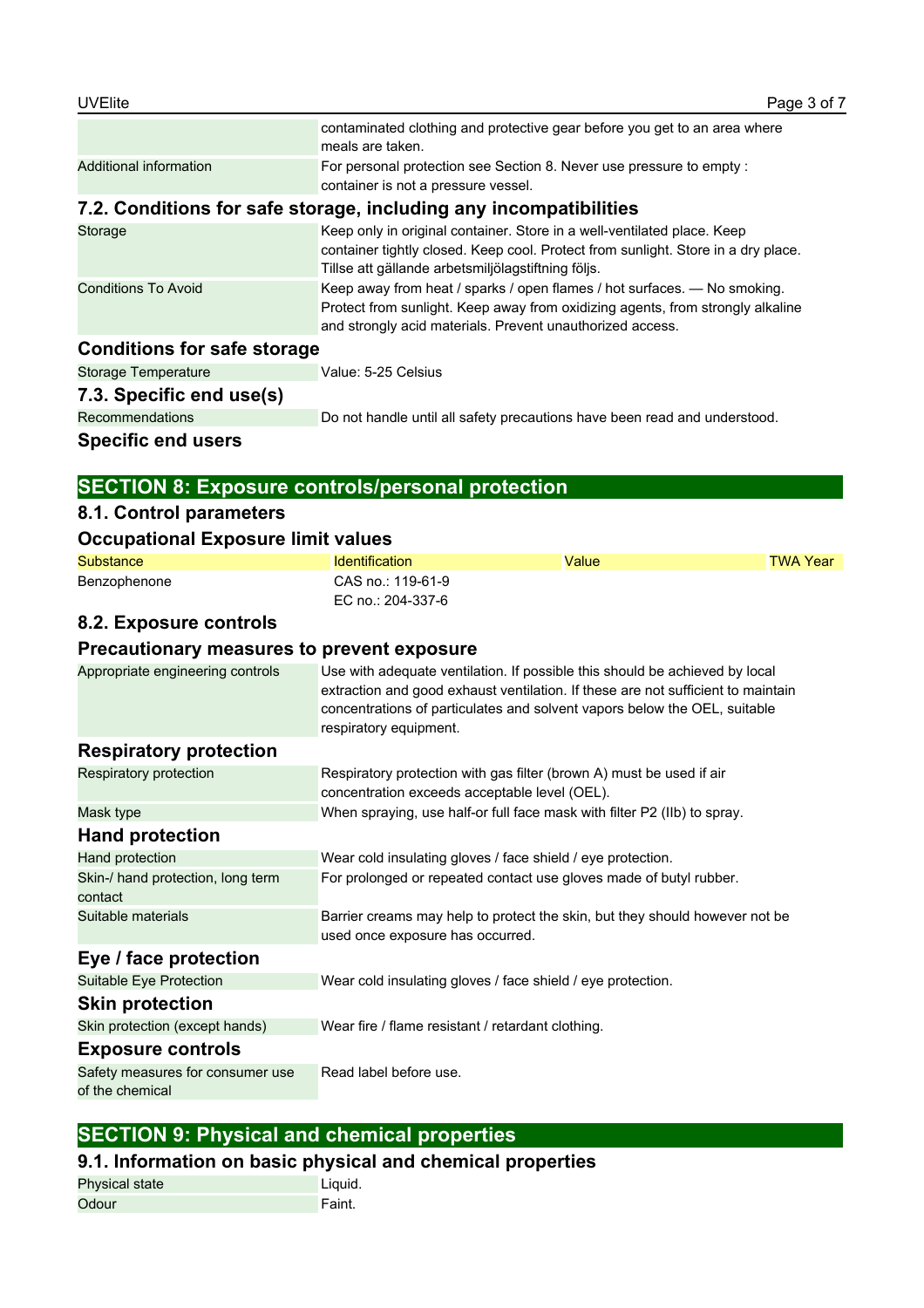| Comments, Odour limit                                  | Not applicable.                                             |
|--------------------------------------------------------|-------------------------------------------------------------|
| Comments, pH (as supplied)                             | Not determined.                                             |
| Comments, pH (aqueous solution)                        | Not determined.                                             |
| Comments, Melting point / melting<br>range             | Not determined.                                             |
| Comments, Boiling point / boiling<br>range             | Not determined.                                             |
| Comments, Flash point                                  | Not applicable.                                             |
| Comments, Evaporation rate                             | Not determined.                                             |
| Flammability (solid, gas)                              | Not determined                                              |
| Comments, Explosion limit                              | Not applicable.                                             |
| Comments, Vapour pressure                              | Not determined.                                             |
| Comments, Vapour density                               | Not determined.                                             |
| Specific gravity                                       | Value: 1,05 g/ml                                            |
|                                                        | Method of testing: CC-Stängd kopp                           |
|                                                        | Test temperature: 23 °C                                     |
| Solubility in water                                    | unlimited.                                                  |
| Comments, Partition coefficient: n-<br>octanol / water | Not applicable.                                             |
| Comments, Decomposition<br>temperature                 | Not determined                                              |
| Comments, Viscosity                                    | Not determined.                                             |
|                                                        | Does not affect the assessment.                             |
| <b>Explosive properties</b>                            | Not explosive.                                              |
| Oxidising properties                                   | Not Oxidising.                                              |
| 9.2. Other information                                 |                                                             |
| Content Of Voc                                         | Value: 5 g/l                                                |
|                                                        | Comments: initial boiling point less than or equal to 250°C |

| <b>SECTION 10: Stability and reactivity</b> |                                                                                                                                                  |
|---------------------------------------------|--------------------------------------------------------------------------------------------------------------------------------------------------|
| 10.1. Reactivity                            |                                                                                                                                                  |
| Reactivity                                  | No reactive.                                                                                                                                     |
| 10.2. Chemical stability                    |                                                                                                                                                  |
| Stability                                   | Stable under recommended storage and handling conditions (see section 7).                                                                        |
| 10.3. Possibility of hazardous reactions    |                                                                                                                                                  |
| Possibility of hazardous reactions          | No dangerous if handled according to Technical Information.                                                                                      |
| 10.4. Conditions to avoid                   |                                                                                                                                                  |
| Conditions to avoid                         | No applicable.                                                                                                                                   |
| 10.5. Incompatible materials                |                                                                                                                                                  |
| Materials to avoid                          | Keep away from oxidizing agents, strongly alkaline and strongly acid materials<br>in order to avoid exothermic reaction.                         |
| 10.6. Hazardous decomposition products      |                                                                                                                                                  |
| Hazardous decomposition products            | When exposed to high temperature may produce hazardous decomposition<br>products such as carbon monoxide and dioxide, smoke, oxides of nitrogen. |
|                                             |                                                                                                                                                  |

# **SECTION 11: Toxicological information**

# **11.1. Information on toxicological effects**

# **Toxicological data for substances**

| Substance | Benzophenone             |
|-----------|--------------------------|
| LD50 oral | Value: 2,356 mg/kg       |
|           | Animal test species: Rat |
|           |                          |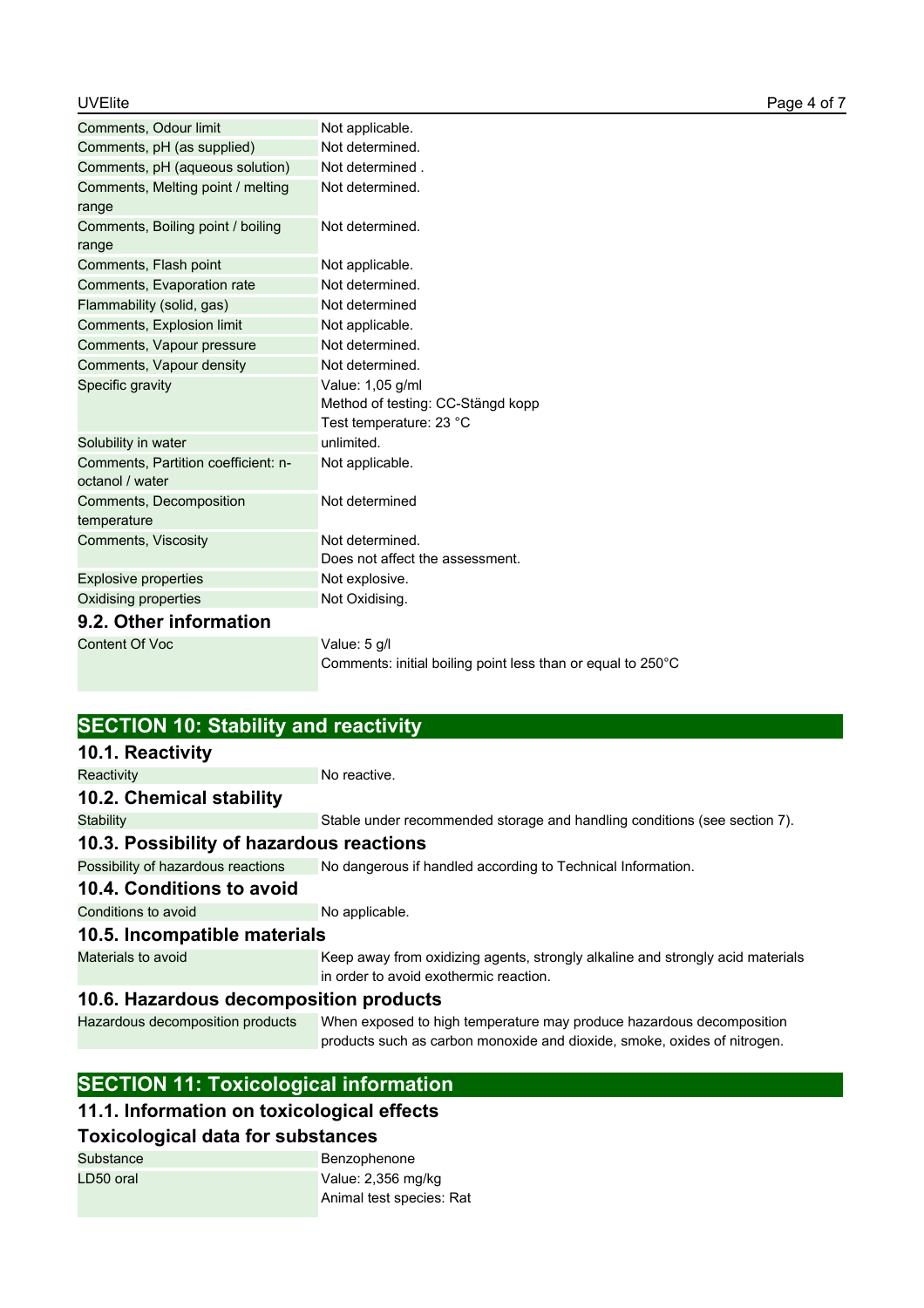|                                                | Test reference: OECD Guidline 401                                      |
|------------------------------------------------|------------------------------------------------------------------------|
|                                                | Comments: Tested as a preparation.                                     |
| LD50 dermal                                    | Value: $> 5000$ mg/kg                                                  |
|                                                | Animal test species: Rat                                               |
|                                                | Comments: The statements are based on the properties of the individual |
|                                                | components.                                                            |
| LC50 inhalation                                | Value: Not determined.                                                 |
|                                                | Animal test species: Rat                                               |
|                                                | Duration: 4h                                                           |
| Assessment of acute toxicity<br>classification | Irritating respiratory system, according to the conventional method.   |

### **Potential acute effects**

| Inhalation                                        | May cause drowsiness or dizziness. May cause respiratory irritation.               |
|---------------------------------------------------|------------------------------------------------------------------------------------|
| Skin contact                                      | No information is available.                                                       |
| Eye contact                                       | No information available.                                                          |
| Ingestion                                         | Ingestion may cause nausea and vomiting.                                           |
| Skin corrosion / irritation, other<br>information | No information available.                                                          |
| Aspiration hazard, comments                       | When applying see section 8.                                                       |
| Eye damage or irritation other info               | If splashed in the eyes, the liquid may cause irritation and reversible<br>damage. |

# **Delayed effects / repeated exposure**

| General respiratory or skin | Prolonged or repeated contact may defat the skin, resulting in non-allergic |
|-----------------------------|-----------------------------------------------------------------------------|
| sensitisation               | contact eczema and absorption through the skin.                             |
| STOT-single exposure        | No information available.                                                   |
| STOT-repeated exposure      | No information available.                                                   |

# **Carcinogenic, Mutagenic or Reprotoxic**

| Carcinogenicity human experience | No information is available. |
|----------------------------------|------------------------------|
| Germ Cell Mutagenicity, human    | No information available.    |
| experience                       |                              |
| Reproductive toxicity            | No information available.    |

# **SECTION 12: Ecological information**

## **12.1. Toxicity**

Acute aquatic, fish, Comments Not expected to be toxic to aquatic life.

# **Toxicological data for substances**

| Substance              | Benzophenone                                                             |
|------------------------|--------------------------------------------------------------------------|
| Acute aquatic, fish    | Value: > 10-100 mg/l                                                     |
|                        | Method of testing: LC50                                                  |
|                        | Duration: 96h                                                            |
|                        | Test reference: The product has not been tested. The statement has been  |
|                        | derived from the properties of the individual components.                |
| Acute aquatic, algae   | Value: $> 1-10$ mg/l                                                     |
|                        | Method of testing: EC50                                                  |
|                        | Duration: 72 h                                                           |
|                        | Test reference: (Growth rate).                                           |
|                        | The product has not been tested. The statement has been derived from the |
|                        | properties of the individual components.                                 |
| Acute aquatic, Daphnia | Value: > 10-100 mg/l                                                     |
|                        | Method of testing: EC50                                                  |
|                        | Duration: 48 h                                                           |
|                        | Test reference: The product has not been tested. The statement has been  |
|                        | derived from the properties of the individual components.                |

# **12.2. Persistence and degradability**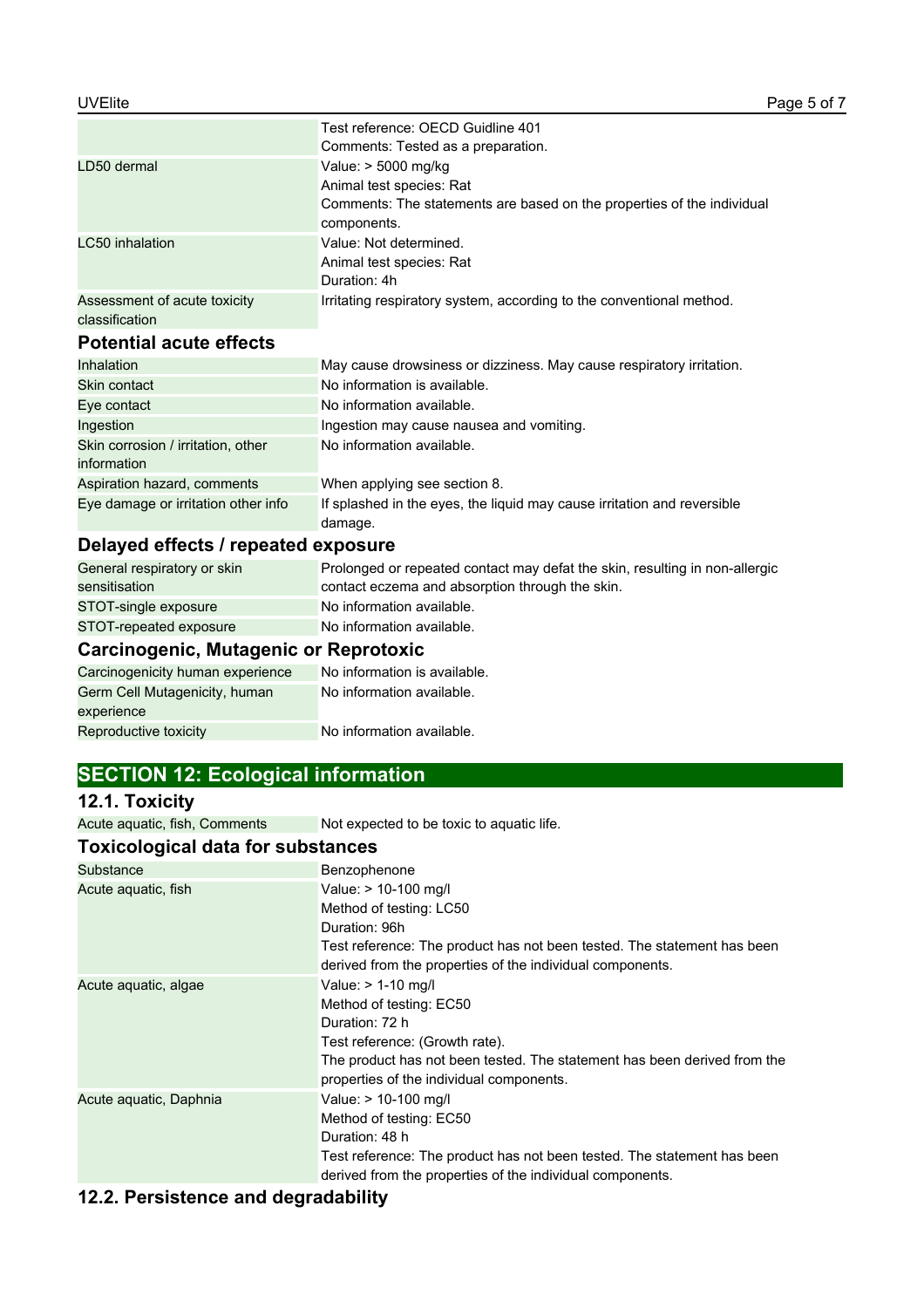| <b>UVElite</b>                               |                                                      | Page 6 of 7 |
|----------------------------------------------|------------------------------------------------------|-------------|
| Persistence and degradability<br>description | Not determined.                                      |             |
| 12.3. Bioaccumulative potential              |                                                      |             |
| Bioaccumulative potential                    | Not determined.                                      |             |
| 12.4. Mobility in soil                       |                                                      |             |
| <b>Mobility</b>                              | Soluble in water.                                    |             |
| 12.5. Results of PBT and vPvB assessment     |                                                      |             |
| <b>PBT</b> assessment results                | Not classified as PBT / vPvB of current EU criteria. |             |
| 12.6. Other adverse effects                  |                                                      |             |
| Other adverse effects / Remarks              | None known.                                          |             |

## **SECTION 13: Disposal considerations**

### **13.1. Waste treatment methods**

| Specify the appropriate methods of<br>disposal | Avoid release to the environment. Collect spillage. Wastes and empty<br>containers should be disposed of in accordance with regulations made under<br>the Control of Pollution Act and the Environmental Protection Act.       |
|------------------------------------------------|--------------------------------------------------------------------------------------------------------------------------------------------------------------------------------------------------------------------------------|
| Product classified as hazardous<br>waste       | No.                                                                                                                                                                                                                            |
| EWC waste code                                 | EWC: 08 WASTES FROM THE MANUFACTURE, FORMULATION, SUPPLY<br>AND USE (MFSU) OF COATINGS (PAINTS, VARNISHES AND VITREOUS<br>ENAMELS), ADHESIVES, SEALANTS AND PRINTING INKS, National<br>waste code: 01, National wastegroup: 12 |

# **SECTION 14: Transport information**

# **14.1. UN number**

**Comments Not dangerous goods.** 

Transport in accordance with national law and ADR for road, RID for rail, IMDG for sea and ICAO / IATA for air. For complete information on transport, see transport document.

### **14.2. UN proper shipping name**

| <b>ADR</b>       |  |
|------------------|--|
| <b>RID</b>       |  |
| <b>IMDG</b>      |  |
| <b>ICAO/IATA</b> |  |

### **14.3. Transport hazard class(es)**

### **14.4. Packing group**

### **14.5. Environmental hazards**

IMDG Marine pollutant No

**14.6. Special precautions for user**

**14.7. Transport in bulk according to Annex II of MARPOL 73/78 and the IBC Code**

### **SECTION 15: Regulatory information**

### **15.1. Safety, health and environmental regulations/legislation specific for the substance or mixture**

| Legislation and regulations | The labeling of the product according to EC directives 67/548/EEC.<br>1999/45/EC, see section 2.   |
|-----------------------------|----------------------------------------------------------------------------------------------------|
|                             | Classification and labeling of substances under Directive 67/548/EC,<br>1999/45/EC, see section 3. |